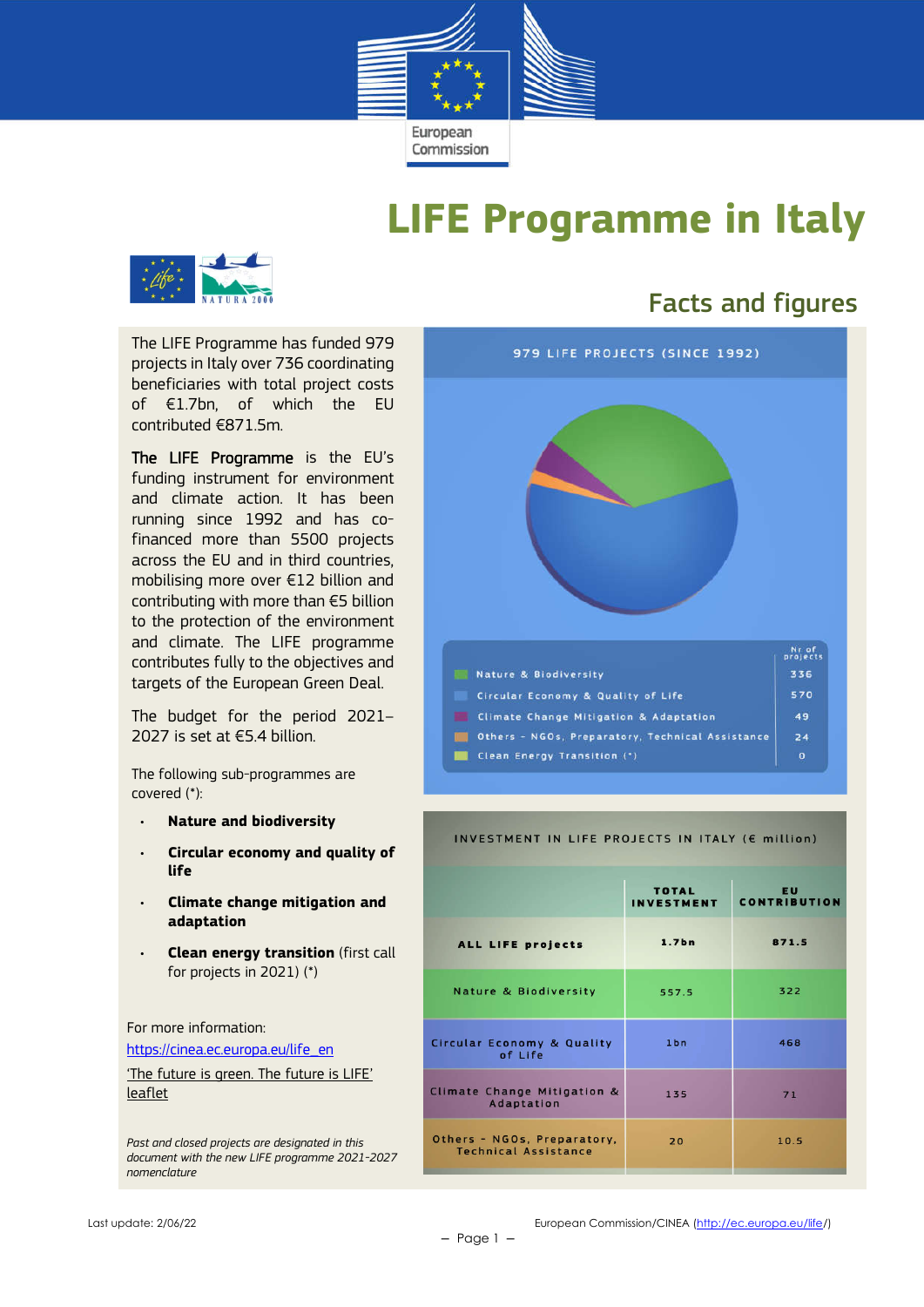# LIFE Nature and Biodiversity

The Nature and Biodiversity strand includes support for standard action projects for developing, applying and promoting best practice in relation to nature and biodiversity, as well as "Strategic Nature Projects" (SNAP). These new projects support the achievement of Union nature and biodiversity objectives by implementing coherent programmes of action in Member States in order to mainstream those objectives and priorities into other policies and financing instruments, including through coordinated implementation of the prioritised action frameworks adopted pursuant to Directive 92/43/EEC.

To date, the LIFE Nature and Biodiversity component has co-financed 336 projects in Italy. These represent a total investment of €557.5 million, of which €322 million has been contributed by the EU.

Completed LIFE Nature projects in Italy have focused on **habitats** (e.g. mountain habitats, coastal areas, dunes, rivers, forests, wetlands, grasslands, calcareous fens, streams and lakes, Apennine forests, meadows, pastures, and intertidal salt marshes in the Venice lagoon), reflecting the kinds of biotopes that need to be maintained to achieve a favourable conservation status in Italy. Others have targeted the conservation and restoration of **species**, such as birds (griffon vulture in Sardinia, Bonelli's eagle, grey partridge and marbled duck); large carnivores (brown bear and wolf), cetaceans, bats, raptors, loggerhead turtle, lamprey, cartilaginous fish, barbel fish, Olympia ground beetle, Italian spadefoot, European red squirrel in Umbria, Adriatic sturgeon, marbled trout, wolf in the Alps, scavenger raptors, red deer (in Corsica and Sardinia), sea marigold in Sicily, brown algae in the Cinque Terre, butterflies, ribbed limpet and orchids. To halt biodiversity losses projects succeeded in eradicating alien species while enhancing the conservation status of native species, like in the Friuli Venezia Giulia region where the invasive Louisiana red swamp crayfish was successfully eradicated and the native crayfish populations improved; while in Basso Molise biodiversity is supported by the implementation of integrated conservation actions. Some projects focused on reducing threats to insects by developing an early warning system for containing the Asian predatory wasp or by enhancing monitoring. Threats deriving from human activities were contained by producing techniques which reduced the impacts of ghost fishing gear or by innovating silvicultural treatment to enhance the level of biodiversity in the soil of black pine stands. Prevention of illegal brown bear poisoning was also among the issues tackled.. Some projects contributed to the containment of invasive species, such as the LIFE STOPVESPA project (see detailed results in the box below). One of the most successful projects (awarded Best LIFE project in 2019) coordinated transboundary wolf conservation actions in the Alps (in Italy, France and Slovenia). The coordinating project beneficiaries were mainly parks and reserves, local and regional authorities, and NGOs, but also included national authorities, public enterprises, universities and development agencies.

There are 38 ongoing projects in Italy. These are focused on the conservation and restoration of **habitats**: coastal dunes, forests (alluvial), reefs, sandbanks, grasslands, heathlands, and rivers; and the conservation and restoration of endangered **species**: Mediterranean brown trout and freshwater trout, cetaceans and pelagic sea turtles, Egyptian, Lanner falcon in Sicily, lesser kestrel, seabirds, red kite, crayfish, European eel, Sicilian fir, forest and freshwater insects, grey partridge, marbled trout, and Adriatic grayling. Some projects have more specific objectives, such as demonstrating a system for the reduction of collisions between vehicles and wildlife; reducing fragmentation of the aquatic and hydrophilic ecosystems of canals through smart management; reducing dolphin mortality caused by fishing activities; boosting pollination in rural/urban areas, wolf-human coexistence, and using seed banks to restore and reinforce the endangered native plants of Italy.

13 projects were co-funded under the former Information & Communication and LIFE Environmental governance and information strands. The closed projects achieved following results: Life Go Park raised awareness on the protected areas of the Lazio Region and the regional network of Natura 2000 sites; Safe Haven for Wild Birds conducted an effective awareness-raising campaign, focused on three hot spots for the illegal killing of wild birds; FA.RE.NA.IT increased awareness and the available information on the opportunities for agriculture in Natura 2000 network sites in Italy; .Life Net pro Net established a network of 190 volunteers helping with the management of Natura 2000 sites and the spread of knowledge and awareness about the Natura 2000 network to local communities; LIFE ASAP project increased awareness among target audiences and the general public of the problems presented by invasive alien species and promoted good practices; LIFE Sic2Sic promoted citizen participation in the protection of biodiversity in Italy's Natura 2000 network, by focusing on bicycling; and LIFE SEPOSSO supported environmental governance for the *Posidonia oceanica* sustainable transplanting operations. Ongoing projects have following objectives: exchange of knowledge and good practice for the management of biodiversity of forest habitats in Natura 2000 sites (GOProFOR LIFE), improve pollinator conservation by creating a virtuous circle leading to a progressive change in practices across the Mediterranean region (LIFE 4 POLLINATORS), improve public administrations governance in the forest and environmental sector to comply with EU legislation (LIFE FOLIAGE), promote conservation of semi-natural dry grasslands, pseudo-steppe and Nardus grasslands (LIFE\_GRACE), and reduce impacts and pressures on marine Natura 200 sites and change the behaviour of local stakeholders (LIFE A-MAR NATURA2000), and improve the governance and management of marine Natura 2000 sites (LIFE SEA.NET).

Two ongoing Strategic Nature Projects have been co-funded in Italy. The LIFE IP GESTIRE 2020 project aims to create an integrated management structure that will ensure the achievement of the conservation objectives set out in the Habitats and Birds directives, taking into account the economic and technical sustainability of the management. The LIFE IMAGINE UMBRIA project's objectives are summarized below.



### **Making the most of Umbria's Natura 2000 network (LIFE IMAGINE UMBRIA) LIFE19 IPE/IT/000015**

In Umbria, Italy, the Natura 2000 network is made up of 102 sites, covering around 140 000 hectares. This is around 20 times the size of San Marino. The region already has a Prioritised Action Framework (PAF) from a previous LIFE project. The PAF sets out what measures are needed to run the Natura 2000 network. Through these measures, lead partner, Regione Umbria, aims to meet the conservation goals of the EU Habitats and Birds Directives. Work will include harmonising regional legislation on nature protection and improving the conservation status of various habitats and species. The team will also look at connecting strategic habitats, helping animals to move more freely. They also plan on managing the devasting impact invasive alien species have on other species and habitats. Sustainable tourism and green employment are also foreseen.

Project summary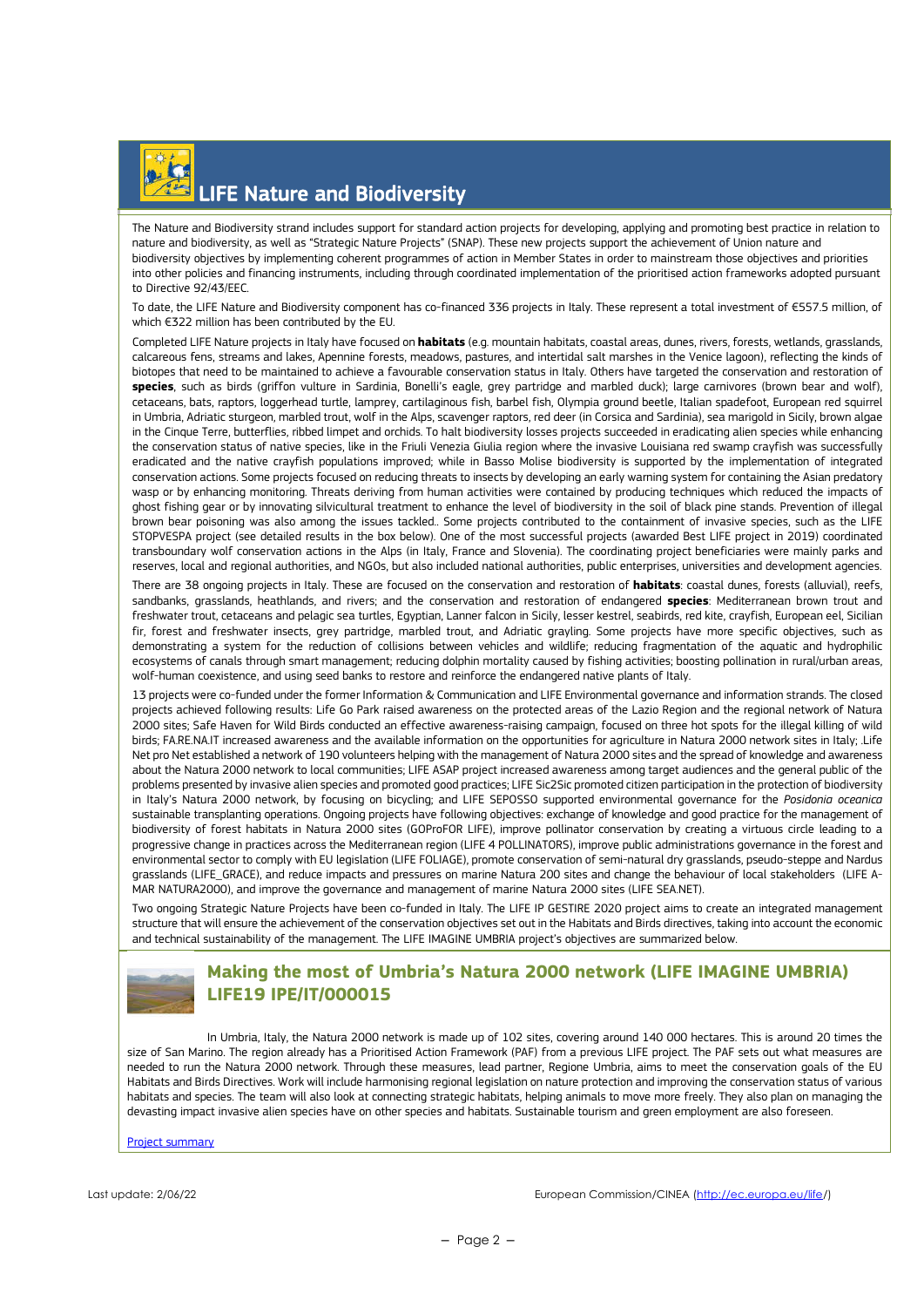

## Circular Economy and Quality of Life

Actions supported under the Circular economy and quality of life strand will help in reaching major EU policy objectives such as the transition to a circular economy, as well as protecting and improving the quality of the environment and life. Under this strand, Strategic Integrated Projects (SIP), will implement, on a regional, multi-regional, national or transnational scale, environmental or climate strategies or action plans developed by Member States' authorities and required by specific environmental, climate or relevant energy legislation or policy of the Union. These projects will also ensure that stakeholders are involved and promoting coordination with and mobilisation of at least one other Union, national or private funding source.

This strand [formerly LIFE Environment and Resource Efficiency and Environmental Governance and Information] has co-financed 570 projects in Italy thus far, representing a total investment of €1 billion, of which €468 million has been provided by the EU.

Completed projects mainly targeted areas such as: **cleaner technologies** (e.g. in the tanning and digital printing sectors); **integrated environmental management** (EMAS, the EU Eco-Management and Audit Scheme); **urban design; mobility** (notably in historic towns) and **transport; air quality; water quality, supply and scarcity; eco-friendly products and eco-product design** (notably in the shoe sector); **site rehabilitation; industrial and hazardous waste; waste recycling; sustainable tourism; risk assessment/management** (e.g. in the field of healthcare); **renewables energies; packaging and plastic waste; agricultural waste; eco-labelling; the reduction of greenhouse gas emissions and adaptation/mitigation to climate change; landfilling; environmental accounting; wastewater treatment; energy saving and efficiency; river basin management; sensitive area management** (marine litter and prevention of sea pollution in coastal areas); **chemicals; sustainable building; biomonitoring; forest management; green public procurement; and soil management/protection** (in the viticulture sector). Local and regional authorities, SMEs, research institutions and public enterprises were the main type of coordinating beneficiaries, which also included universities, NGOs, development agencies, parks, large/international enterprises, and professional organisations.

There are 58 ongoing projects in Italy under this strand. These cover a wide range of issues, with the main ones being: waste recycling/reduction/use; agricultural waste, transport planning; wastewater treatment; risk assessment and monitoring; air quality management and noise abatement; water quality improvement/scarcity and wastewater treatment; life-cycle assessment; forestry; soil management/protection; human health protection; marine and coastal management; site rehabilitation; natural risks; chemicals; circular economy (in dairy, food, textile and leather industries); and human health protection (hazardous chemicals).

23 projects were funded under the former Information & Communication and Environmental governance and information strands. The completed projects raised awareness on the following themes: climate change and its impacts; green public procurement; olive industry waste; waste management and use; WEEE (Waste Electrical and Electronic Equipment); water and energy consumption in urban areas; wastewater treatment; food waste prevention; marine litter; green public procurement; sustainable events and legacy of environment. The ongoing projects' objectives are: noise control strategies in harbours; urban waste governance; improve the Italian NEC (National Emission reduction Commitments) network; prevent and reduce plastic waste in Italian and German lakes; and support the launch and spread of the PEF method and of the PEF-based Made Green in Italy scheme

One Strategic Integrated Project has been co-funded in Italy under this strand. The PREPAIR LIFE project's objectives are summarised below.



### **Preparing air quality policies (PREPAIR LIFE) LIFE15 IPE/IT/000013**

The PREPAIR SIP team will take actions to improve air quality in the Po Valley (Italy) and in Slovenia, to achieve compliance with Directive 2008/50/EC on air quality, the 'Clean Air for Europe' strategy, and the National Emission Ceilings Reduction Commitments. The measures being implemented include Air Quality Plans (AQPs), increased capacity building within public authorities and private operators, and strengthened coordination among authorities in the field of air quality. The project team will create a network of national, regional and local governments, socioeconomic actors, research centres and other stakeholders, to ensure the long-term effectiveness of the actions.

#### Project summary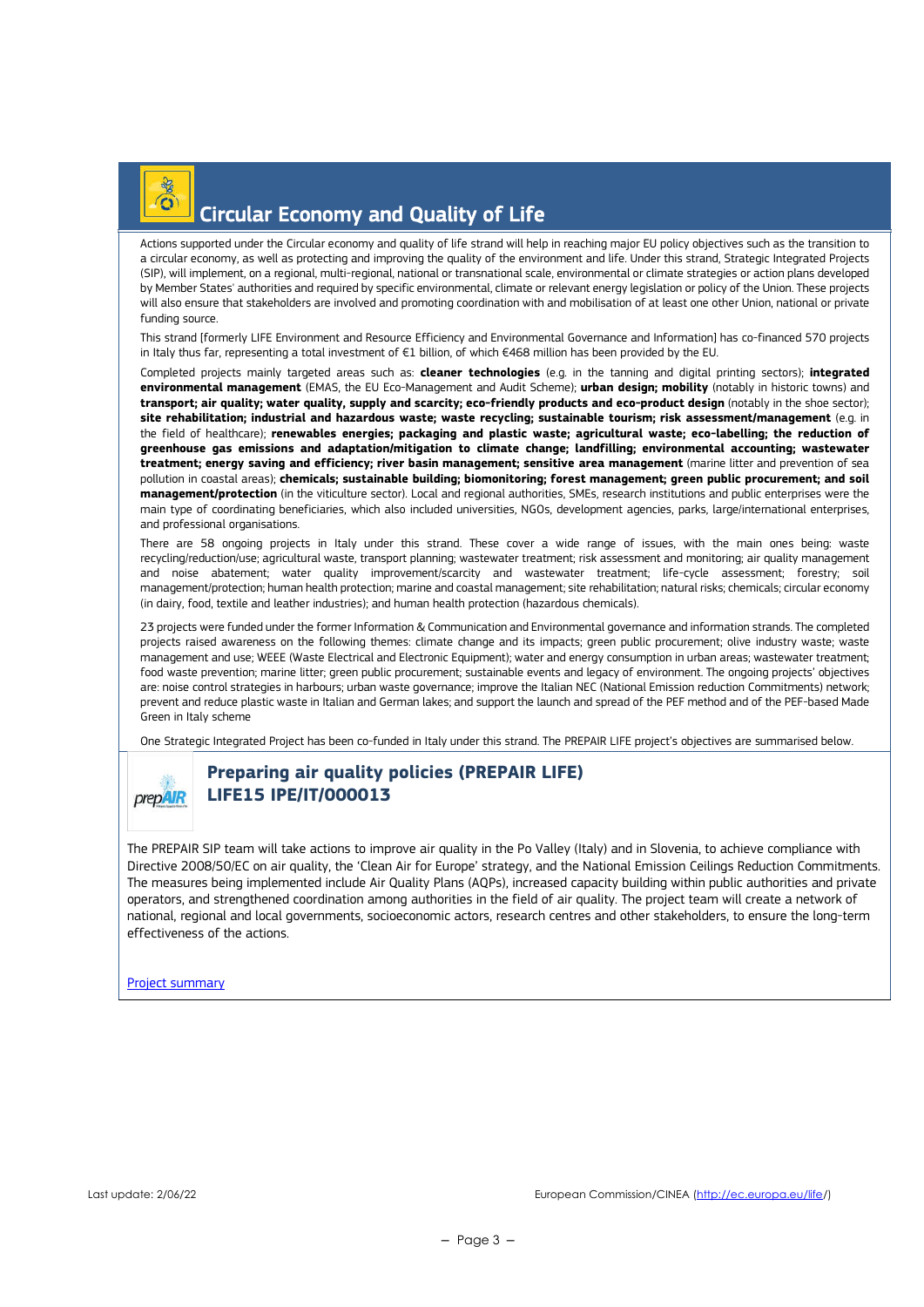

## LIFE Climate Change Mitigation and Adaptation

The LIFE Climate change mitigation and adaptation strand will support actions which help implement the 2030 energy and climate policy framework and meet the European Union's commitments under the Paris Agreement on Climate Change. Projects under this strand will contribute to a renewable energy based- and climate- resilient economy. Under this strand, Strategic Integrated Projects (SIP), will implement, on a regional, multi-regional, national or transnational scale, environmental or climate strategies or action plans developed by Member States' authorities and required by specific environmental, climate or relevant energy legislation or policy of the Union. These projects will also ensure that stakeholders are involved and promoting coordination with and mobilisation of at least one other Union, national or private funding source. To date, the Climate Change strand has co-financed 49 projects in Italy. The total investment for these projects amounts to €135 million, of which the EU is contributing €71 million.

Closed projects achieved following results: LIFE HEROTILE successfully developed innovative roof tiles that can passively remove heat, so reducing energy consumption for the cooling of buildings by up to 50%. Life SEC Adapt contributed to a territorially coherent implementation of the EU Climate Adaptation Strategy in a very large area (Adriatic-Ionian Region), directly involving 17 municipalities. LIFE IRIS elaborated a climate change risk assessment methodology and applied it to the industrial clusters of Bomporto and Ostellato in Emilia-Romagna and to the brewery supply chain of Carlsberg in Lombardia. LIFE DERRIS successfully tested an innovative model of public-private partnership between insurers, public administrations and SMEs to increase urban resilience to climate change. LIFE PRIMES drew up integrated baseline scenarios up to 2050 using data from 1961 to 2015, achieving a common baseline climate scenario for three Italian regions. RainBO Life successfully developed a system based on advanced measurement tools and a communication platform, in order to reduce flood risks and support the resilience of local communities. LIFE MASTER ADAPT developed and tested innovative multi-level governance tools to help regions and local authorities define and develop climate change adaptation strategies and policies. LIFE FoResMit defined guidelines of good silvicultural practices for the restoration of peri-urban degraded coniferous forests in Italy and Greece. LIFE RE Mida demonstrated the technical and economic viability of two technologies implemented for the biological oxidation of landfill biogas with low calorific value. OLIVE4CLIMATE – LIFE developed an integrated approach to the production of extra virgin olive oil, based on an assessment of the carbon footprint of all the processes involved which was tested on olive farms in three Mediterranean countries (Italy, Greece and Israel). LIFE-DIADEME (who was a finalist of the 2022 LIFE Awards) implemented full-scale smart lightning systems in Roma, Piacenza and Rimini. SU-EATABLE LIFE demonstrated the possibility of engaging EU citizens to adopt a sustainable and healthy diet, leading to a substantial reduction in GHG emissions and water consumption. SheepToShip LIFE seeked to contribute in a practical way to EU climate change objectives by helping to reduce emissions of greenhouse gases from the sheep farming sector and dairy supply chain in Sardinia. LIFE ZEROGWP demonstrated that hydrofluorocarbon (HFC) refrigerants, which are currently used in most domestic air conditioning systems, could be substituted with more climate-friendly alternatives, specifically gases with lower Global Warming Potential (GWP) like propane (R290). ICEGREEN's objective was to demonstrate the technical feasibility, safety and commercial viability of innovative ice cream machines which contain a refrigerant (propane) with near-zero global warming potential. LIFE METRO ADAPT mainstreamed climate change adaptation strategies and measures in the new territorial plan of the Metropolitan City of Milan. LIFE ECONOMICK project demonstrated the technical and economic viability of applying a new technology to intermittent (or shuttle) kiln for the ceramic sanitary ware industry. LIFE Forage4Climate demonstrated optimised foraging systems and farm management practices, reducing the GHG emissions from the dairy sector while increasing soil carbon in agricultural lands. GREAT LIFE aimed to implement an innovative and integrated approach, from crops to market, in order to tackle the effects of climate change on agriculture in the Po Plain in the Italian region of Emilia-Romagna and in the country as a whole. LIFE URBANGREEN aimed to consolidate the knowledge base and availability of tools for the development and evaluation of climate policy and legislation. LIFE Veneto ADAPT aimed to enhance regional capacity to respond to the impacts of climate change, with a focus on hydro-geological risk and by means of a multi-level governance approach. LIFE SIDE supported the EU, Member States and policy-makers involved in the design and implementation of the new EU ETS legislation. LIFE FRANCA increased the resilience of communities in Alpine regions facing climate change-related risk, by raising awareness of flood risk through better communication between administrators and citizens.

24 projects are ongoing under this strand. These tackle a variety of issues related to climate change: forest management, health, agriculture, energy efficiency, waste recovery, renewable energies, resilient communities and emission reduction.

One Strategic Integrated Project has been co-funded in Italy under this strand. The Zero Emission LIFE IP's objectives are summarised below.

#### **Zero Emissions Services for a Decarbonised Alpine Economy (Zero Emission**  LIFEalps **LIFE IP) LIFE17 IPC/IT/000005**

The Zero Emission LIFE IP will help achieve the objectives of South Tyrol's climate plan, by acting as a catalyst for the development of a fully zeroemission road transport and mobility system across the region. The project team, led by the bus operator SASA, will implement actions along the Brenner corridor (a main European traffic axis) and neighbouring regions, including deploying zero emission vehicles within regional services, developing a network of green fuelling and charging points, pioneering regional eco-tourism using low-carbon footprint packages, and developing an evidence base for the technical feasibility and environmental impact of the regional zero-emission services model.

Project summary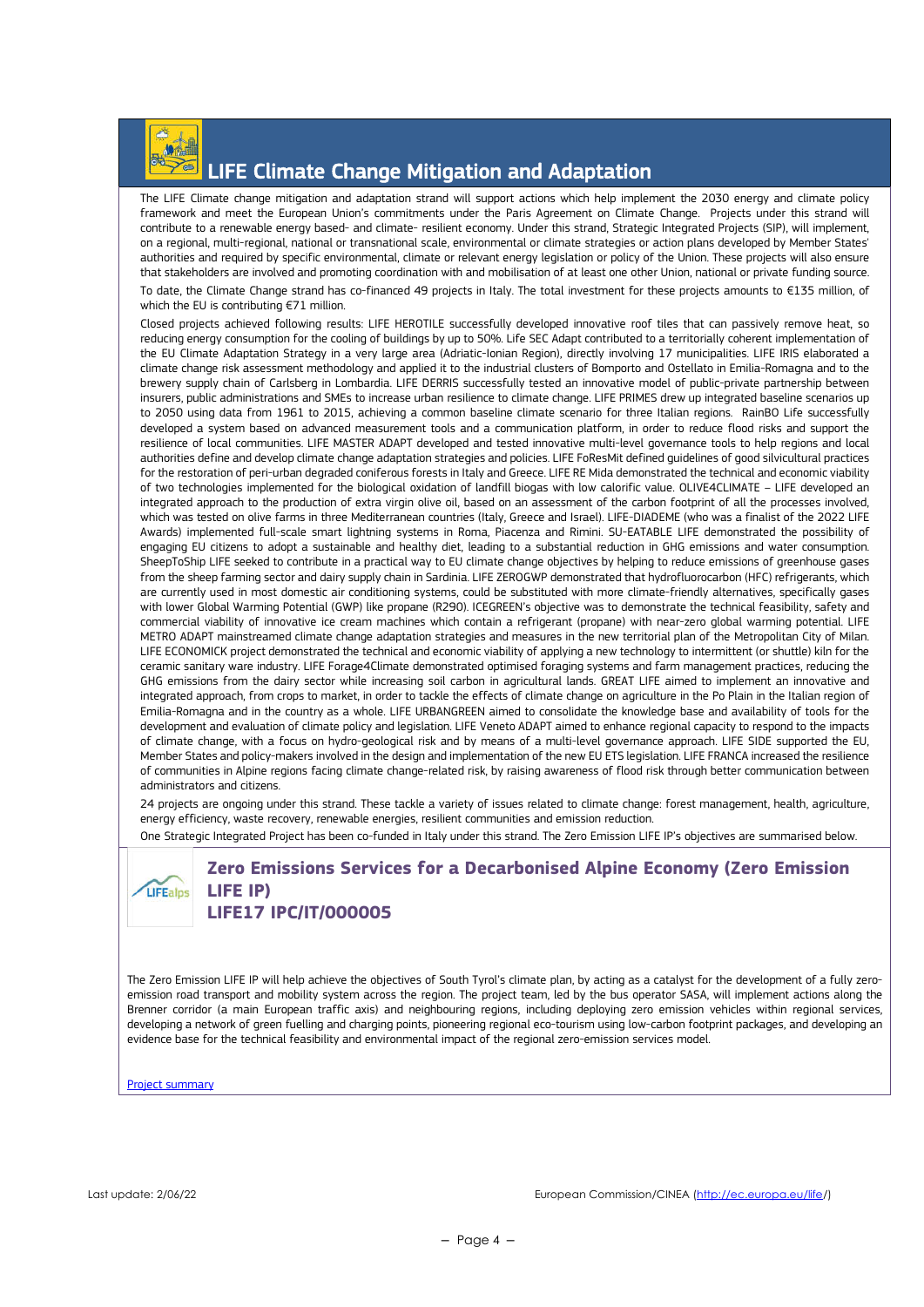# LIFE Clean Energy Transition

Building on the Intelligent Energy Europe (2003-2013) and Horizon 2020 Energy Efficiency (2014-2020) programmes, the LIFE Clean Energy Transition sub-programme continues to support the delivery of EU policies in the field of sustainable energy. In particular, it aims at facilitating the transition towards an energy-efficient, renewable energy-based, climate-neutral and -resilient economy across Europe.

The LIFE Clean Energy Transition sub-programme supports projects in the following five areas of intervention:

1) Building a national, regional and local policy framework supporting the clean energy transition;

2) Accelerating technology roll-out, digitalisation, new services and business models and enhancement of the related professional skills on the market;

- 3) Attracting private finance for sustainable energy;
- 4) Supporting the development of local and regional investment projects;
- 5) Involving and empowering citizens in the clean energy transition.

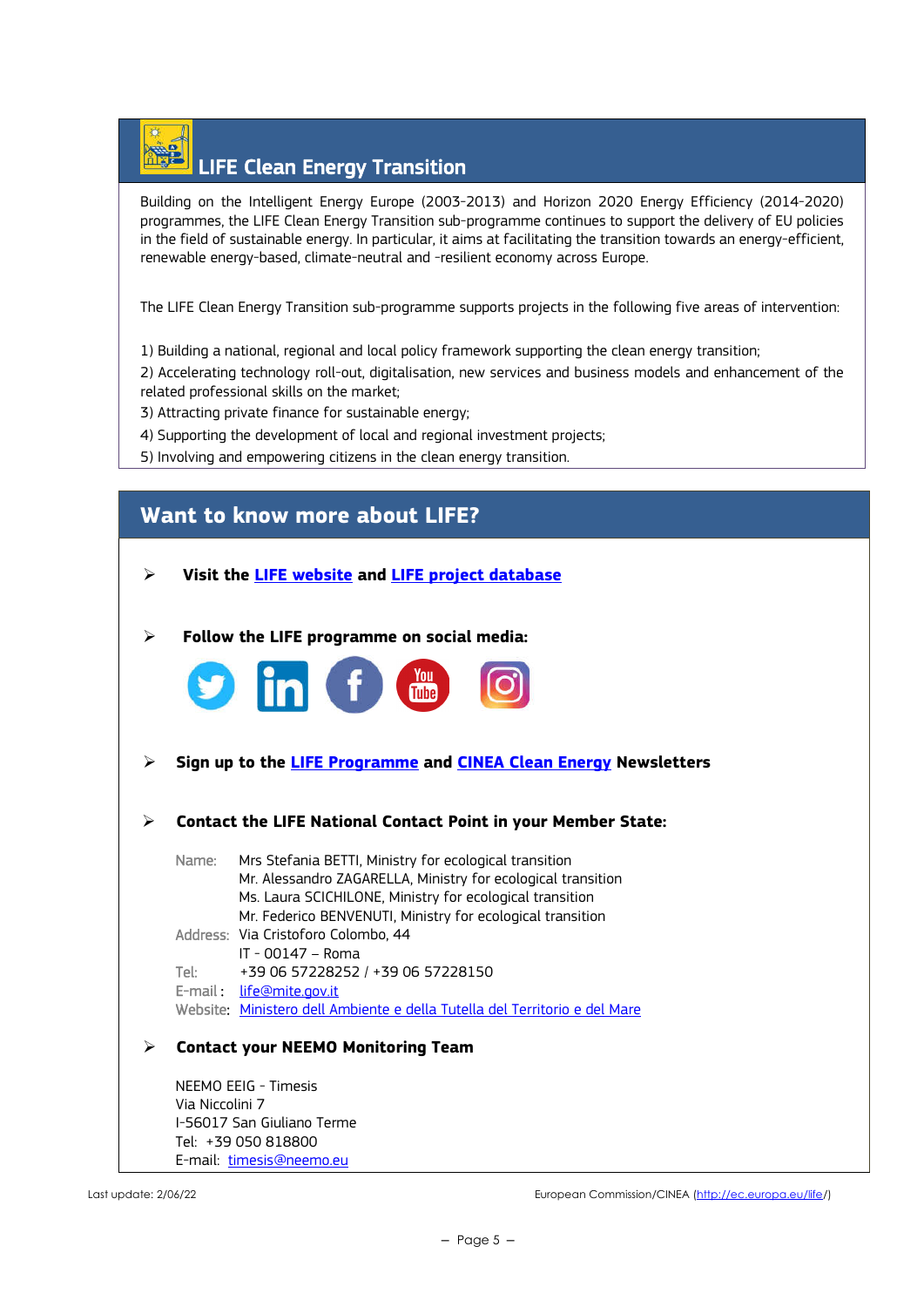|                                                                                                                                         | <b>Ongoing LIFE Nature &amp; Biodiversity projects</b> |                                                   |                                                                                                      |                         |  |  |
|-----------------------------------------------------------------------------------------------------------------------------------------|--------------------------------------------------------|---------------------------------------------------|------------------------------------------------------------------------------------------------------|-------------------------|--|--|
| <b>Project Title</b>                                                                                                                    | <b>Project Number</b>                                  | Project acronym and link<br>to the online summary | Website                                                                                              | <b>Project duration</b> |  |  |
| GRowing AviaN in Apennine's<br><b>Tuscany HeathlAnds</b>                                                                                | LIFE15<br>NAT/IT/000837                                | <b>LIFE GRANATHA</b>                              | https://www.lifegranatha.eu/                                                                         | 09/2016 -> 06/2022      |  |  |
| Conservation management<br>tools for increasing structural<br>and compositional<br>biodiversity in Natura2000<br>oak forests            | LIFE16<br>NAT/IT/000245                                | LIFE 4 Oak Forests                                | http://www.life4oakforests.e<br>Ц                                                                    | 07/2017 -> 12/2026      |  |  |
| Measures for the<br>conservation of the Eqyptian<br>vulture in Italy and the<br>Canary Islands                                          | LIFE16<br>NAT/IT/000659                                | LIFE EGYPTIAN VULTURE                             | http://www.isprambiente.gov.<br>it/it/progetti/biodiversita-<br>1/progetto-life-egyptian-<br>vulture | 10/2017 -> 09/2022      |  |  |
| Coastal lagoon habitat<br>(1150*) and species recovery<br>by restoring the salt gradient<br>increasing fresh water input                | LIFE16<br>NAT/IT/000663                                | LIFE LAGOON REFRESH                               | http://www.lifelagoonrefresh.<br>eu                                                                  | 09/2017 -> 08/2022      |  |  |
| Preventing Animal-Vehicle<br>Collisions Demonstration of<br><b>Best Practices targeting</b><br>priority species in SE Europe            | LIFE17<br>NAT/IT/000464                                | LIFE SAFE-CROSSING                                | https://life.safe-crossing.eu                                                                        | 09/2018 -> 08/2023      |  |  |
| Participatory Agroforestry<br>deveLopment: a tool for<br>restoring and sUstaining the<br>Pal del Quartier del Piave<br>site             | LIFE17<br>NAT/IT/000507                                | LIFE PALU QdP                                     | https://paluqdp.it/                                                                                  | 09/2018 -> 02/2023      |  |  |
| Recovery of S. macrostigma:<br>Application of innovative<br>techniques and participatory<br>governance tools in rivers of<br>Molise     | LIFE17<br>NAT/IT/000547                                | LIFE Nat.Sal.Mo                                   | https://greenproject.info/wpg/<br>natsalmo                                                           | 07/2018 -> 03/2023      |  |  |
| Coastal dune hAbitats.<br>subLittoraL sandbanks.<br>marine reefs: cOnservation,<br>Protection, and thrEats<br>mitigation                | LIFE17<br>NAT/IT/000565                                | <b>LIFECALLIOPE</b>                               | https://www.facebook.com/p<br>g/Life-Calliope-32679065                                               | 09/2018 -> 09/2023      |  |  |
| LIFE FALKON - Fostering the<br>breeding rAnge expansion of<br>central-eastern<br>Mediterranean Lesser Kestrel<br>pOpulatioNs            | LIFE17<br>NAT/IT/000586                                | <b>LIFE FALKON</b>                                | http://www.lifefalkon.eu                                                                             | 07/2018 -> 12/2022      |  |  |
| Italian Grey Partridge<br>reintroduction in Italy                                                                                       | LIFE17<br>NAT/IT/000588                                | <b>LIFE Perdix</b>                                | http://www.lifeperdix.eu/                                                                            | 01/2019 -> 12/2024      |  |  |
| Improving the conservation<br>status of critically<br>endangered orchid<br>communities in selected<br>habitats in Northwestern<br>Italy | LIFE17<br>NAT/IT/000596                                | <b>LIFEorchids</b>                                | https://www.lifeorchids.eu/                                                                          | 09/2018 -> 08/2023      |  |  |
| LIFE GREENCHANGE - Green<br>infrastructures for increasing<br>biodiversity in Agro Pontino<br>and Maltese rural areas                   | LIFE17<br>NAT/IT/000619                                | LIFE GREENCHANGE                                  | http://lifegreenchange.eu                                                                            | 07/2018 -> 06/2022      |  |  |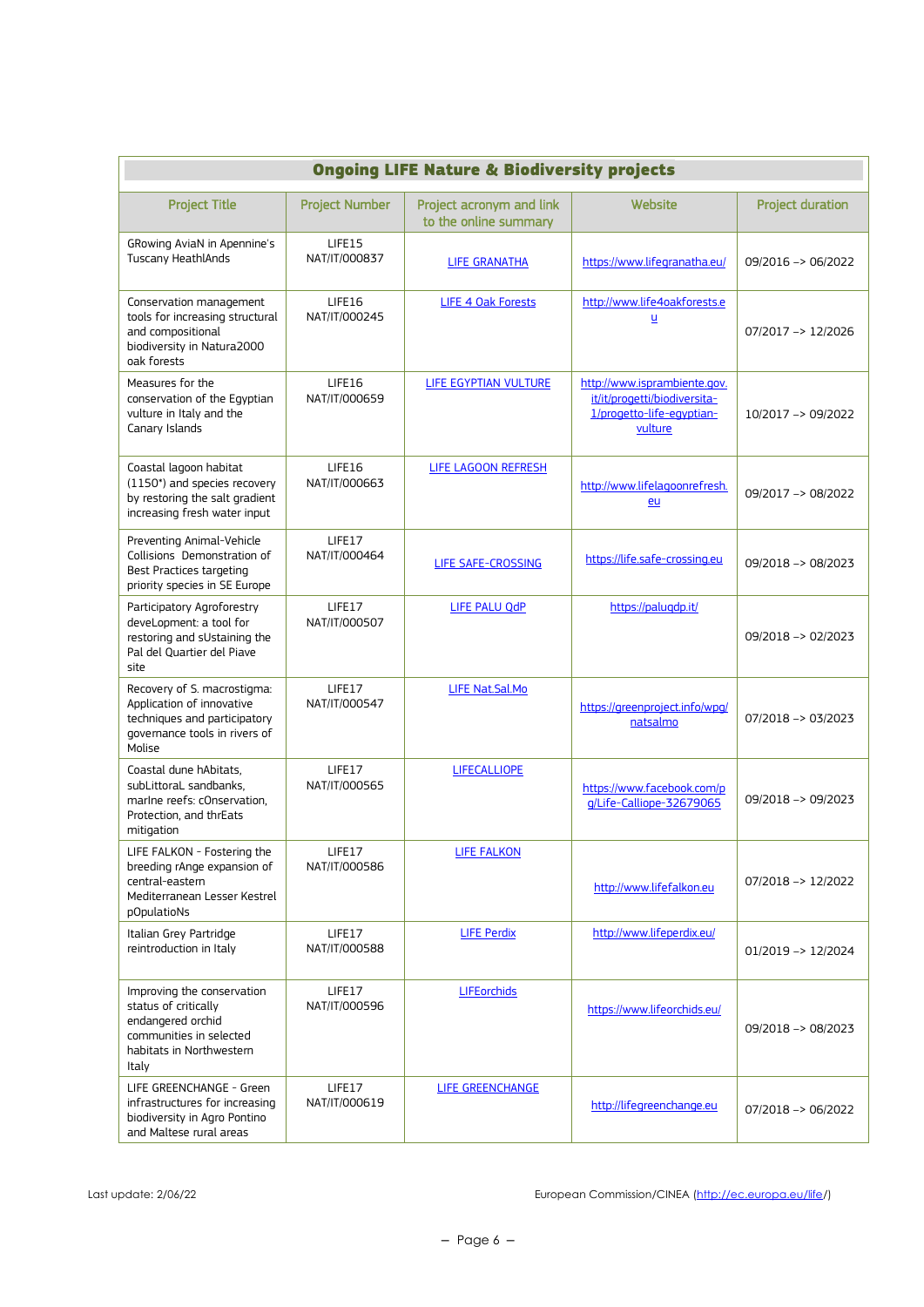| COLLECTIVE ACTIONS FOR<br><b>IMPROVING THE</b><br><b>CONSERVATION STATUS OF</b><br>THE EU SEA TURTLE<br>POPULATIONS: BORDERING<br>AREAS  | LIFE18<br>NAT/IT/000103 | LIFE MEDTURTLES      | https://www.unipi.it/index.php<br>/risultati-e-<br>prodotti/item/17512-life-<br>medturtles  | 09/2019 -> 11/2023            |
|------------------------------------------------------------------------------------------------------------------------------------------|-------------------------|----------------------|---------------------------------------------------------------------------------------------|-------------------------------|
| Decisive in situ and ex situ<br>conservation strategies to<br>secure the critically<br>endangered Sicilian fir, Abies<br>nebrodensis     | LIFE18<br>NAT/IT/000164 | LIFE4FIR             | http://www.life4fir.com/                                                                    | 08/2019 -> 06/2023            |
| Urgent conservation actions<br>for Lanner* falcon (Falco<br>biarmicus feldeggii)                                                         | LIFE18<br>NAT/IT/000720 | <b>LIFE LANNER*</b>  | https://www.facebook.com/lif<br>elanner/                                                    | $01/2020 \rightarrow 06/2025$ |
| PROMOTING GOOD<br><b>GOVERNANCE AND</b><br>INNOVATIVE FINANCING<br>SCHEMES FOR BIODIVERSITY<br>AND WATER CONSERVATION<br>OF BRENTA RIVER | LIFE18<br>NAT/IT/000756 | LIFE Brenta 2030     | https://www.etifor.com/en/po<br>rtfolio/life-brenta-2030/                                   | 07/2019 -> 07/2023            |
| Restoration of dry-acidic<br>Continental grasslands and<br>heathlands in Natura 2000<br>sites in Piemonte and<br>Lombardia               | LIFE18<br>NAT/IT/000803 | <b>LIFE DRYLANDS</b> | https://www.lifedrylands.eu/                                                                | 09/2019 -> 09/2024            |
| Crayfish lineages<br>conservation in north-<br>western Apennine                                                                          | LIFE18<br>NAT/IT/000806 | LIFE-CLAW            | http://www.lifeclaw.eu                                                                      | 10/2019 -> 09/2024            |
| Less alien species in the<br>Tuscan Archipelago: new<br>actions to protect Giglio<br>island habitats                                     | LIFE18<br>NAT/IT/000828 | LIFE LETSGO GIGLIO   | https://www.islepark.it/conos<br>cere-il-parco/progetti-in-<br>corso/100-life-letsgo-giglio | 07/2019 -> 12/2023            |
| LIFE ELIFE (Elasmobranchs<br>Low-Impact Fishing<br>Experience)                                                                           | LIFE18<br>NAT/IT/000846 | LIFE ELIFE           | https://www.elifeproject.eu/                                                                | 10//2019 -> 09/2024           |
| Measures for the<br>conservation of the Red kite<br>in Calabria Region (Italy) and<br>Corsica Island (France)                            | LIFE18<br>NAT/IT/000917 | <b>LIFE MILVUS</b>   | https://lifemilvusproject.it/                                                               | 10/2019 -> 09/2025            |
| Protection of seabirds and<br>habitats in Tremiti<br>(Diomedee) Islands and other<br>Apulian SCIs through actions<br>against IAS         | LIFE18<br>NAT/IT/000920 | LIFE DIOMEDEE        | https://www.diomedee.eu/ser<br>vizi/notizie/notizie_homepaq<br>e.aspx                       | 09/2019 -> 06/2024            |
| Salmo ceTtii REcovery<br>Actions in Mediterranean<br>Streams                                                                             | LIFE18<br>NAT/IT/000931 | <b>LIFE STREAMS</b>  | https://www.lifestreams.eu/                                                                 | 09/2019 -> 11/2023            |
| Dolphin Experience: Lowering<br><b>Fishing Interactions</b>                                                                              | LIFE18<br>NAT/IT/000942 | LIFE DELFI           | https://www.facebook.com/Li<br>feDelfi/                                                     | 09/2019 -> 11/2023            |
| GREENing the BLUE canals<br>infrastructure of Reno basin<br>to enhance ecosystems<br>connectivity and services                           | LIFE18<br>NAT/IT/000946 | LIFE GREEN4BLUE      | https://www.lifegreen4blue.e<br>$\underline{\mathsf{u}}$                                    | 10/2019 -> 09/2025            |
| Coordinated actions to<br>improve wolf-human<br>coexistence at the alpine                                                                | LIFE18<br>NAT/IT/000972 | LIFE WOLFALPS EU     | https://www.lifewolfalps.eu/                                                                | 09/2019 -> 09/2024            |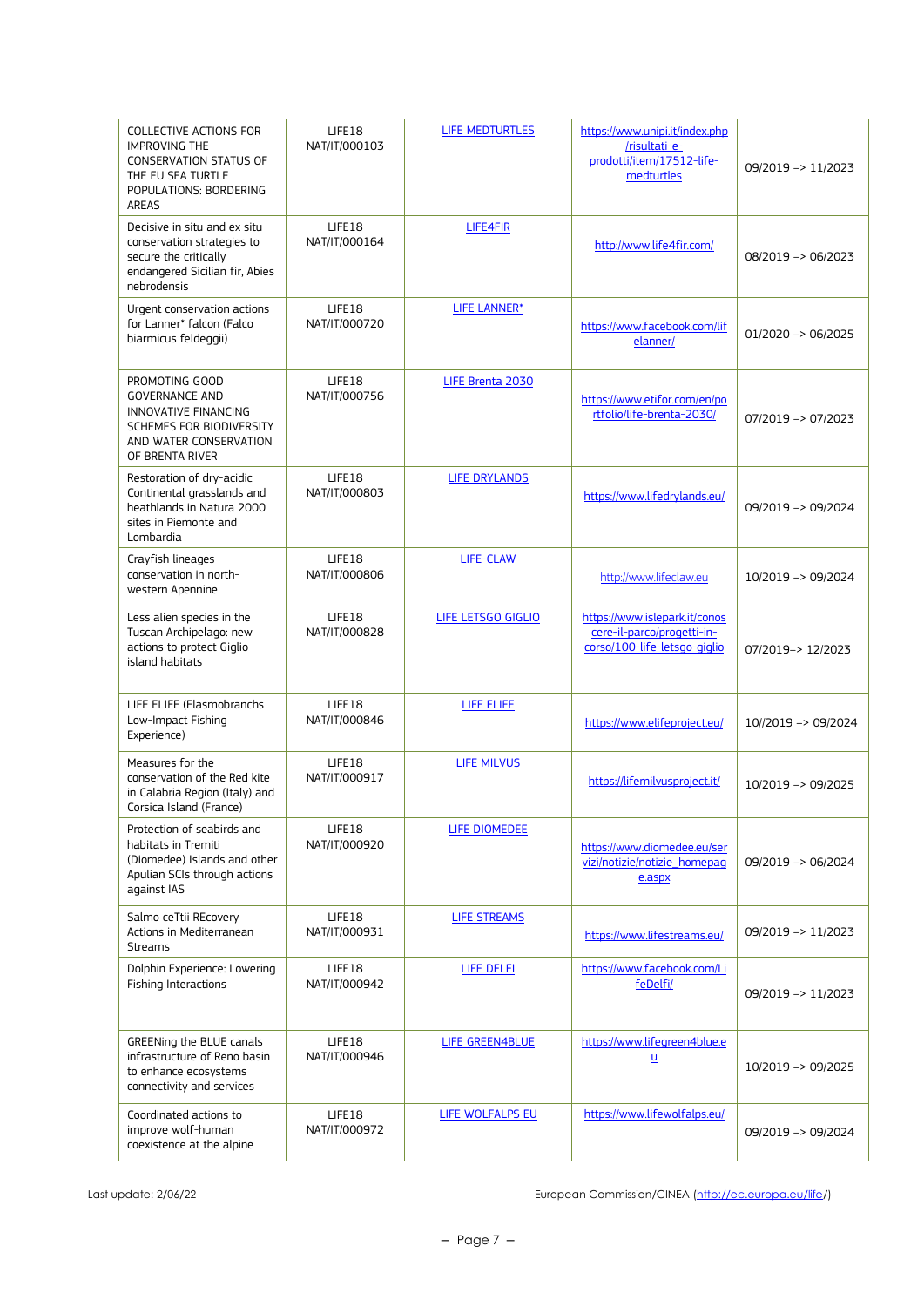| population level (LIFE<br>WOLFALPS EU)                                                                                             |                                     |                          |                                                 |                               |
|------------------------------------------------------------------------------------------------------------------------------------|-------------------------------------|--------------------------|-------------------------------------------------|-------------------------------|
| Restoration of Alluvial<br>Forests and Cladium<br>mariscus habitats in Ramsar<br>and Natura 2000 sites                             | LIFE18<br>NAT/IT/001020             | <b>LIFE FORESTALL</b>    | http://www.lifeforestall.eu/                    | 10/2019 -> 09/2023            |
| Saproxylic Habitat Network:<br>planning and management<br>for European forests                                                     | LIFE19<br>NAT/IT/000104             | <b>LIFE SPAN</b>         | https://www.lifespanproject.e<br>u/             | 09/2020 > 03/2026             |
| Seagrass transplantation for<br>transitional Ecosystem<br>Recovery                                                                 | LIFE19<br>NAT/IT/000264             | LIFE_TRANSFER            | https://www.lifetransfer.eu/                    | 12/2020 -> 11/2025            |
| LIFE SAFE for VULTURES -<br>First step to the restoration<br>of the vulture quild in<br>Sardinia                                   | LIFE19<br>NAT/IT/000732             | LIFE SAFE for VULTURES   | https://www.lifesafeforvultur<br>es.eu/         | 01/2021 -> 12/2026            |
| Actions for boosting<br>pollination in rural and urban<br>areas                                                                    | LIFE19<br>NAT/IT/000848             | <b>LIFE PollinAction</b> | https://mizar.unive.it/lifepolli<br>naction.eu/ | $09/2020 \rightarrow 03/2025$ |
| Urgent measures in the<br>Eastern Mediterranean for<br>the long term conservation<br>of endangered European eel                    | LIFE19<br>NAT/IT/000851             | LIFEEEL                  | http://lifeel.eu                                | 10/2020 -> 12/2024            |
| Survey and TReament ON<br>Ghost Nets Sea LIFE                                                                                      | LIFE20<br>NAT/IT/000067             | <b>STRONG_ SEA LIFE</b>  | https://www.strongsealife.eu/                   | 10/2021 -> 09/2026            |
| Shepherds for Biodiversity in<br>Mountain Marginal Areas                                                                           | LIFE <sub>20</sub><br>NAT/IT/001076 | <b>LIFE ShepForBio</b>   | https://www.facebook.com/Ll<br>FE.Shepforbio/   | 09/2021 -> 12/2027            |
| Conservation and re-stocking<br>of the Pinna nobilis in the<br>western Mediterranean and<br>Adriatic sea                           | LIFE20<br>NAT/IT/001122             | <b>LIFE PINNA</b>        | http://www.lifepinna.eu/                        | 10/2021 -> 09/2025            |
| Conservation and<br>management of marble trout<br>and adriatic grayling in the<br>Dora Baltea catchment                            | LIFE20<br>NAT/IT/001341             | <b>LIFE GrayMarble</b>   | N/A                                             | 10/2021 -> 09/2026            |
| <b>CONservation of CEtaceans</b><br>and Pelagic sea TUrtles in<br>Med: Managing Actions for<br>their Recovery In<br>Sustainability | LIFE20<br>NAT/IT/001371             | LIFE CONCEPTU MARIS      | N/A                                             | $01/2022 \rightarrow 01/2026$ |
| Using SEED banks to restore<br>and reinFORCE the<br>endangered native plants of<br>Italy                                           | LIFE20<br>NAT/IT/001468             | <b>LIFE SEEDFORCE</b>    | https://lifeseedforce.eu/                       | 10/2021 -> 12/2026            |
| <b>GOod PRactices</b><br>implementation netwOrk for<br>FORest biodiversity<br>conservation                                         | LIFE17<br>GIE/IT/000561             | <b>GOProFOR LIFE</b>     | https://www.lifegoprofor.eu/                    | 09/2018 -> 09/2022            |
| Involving people to protect<br>wild bees and other<br>pollinators in the<br>Mediterranean                                          | LIFE19<br>GIE/IT/000755             | LIFE 4 POLLINATORS       | https://www.life4pollinators.e<br>u/            | 10/2019 -> 09/2023            |
| <b>GRAsslands Conservation</b><br>Efforts through usage                                                                            | LIFE19<br>GIE/IT/000977             | LIFE_GRACE               | https://lifegrace.eu                            | 09/2020 -> 08/2024            |
| Urgent actions for the<br>implementation of marine<br>Natura 2000 Network                                                          | LIFE20<br>GIE/IT/000763             | LIFE SEA.NET             | N/A                                             | $01/2022 \rightarrow 12/2025$ |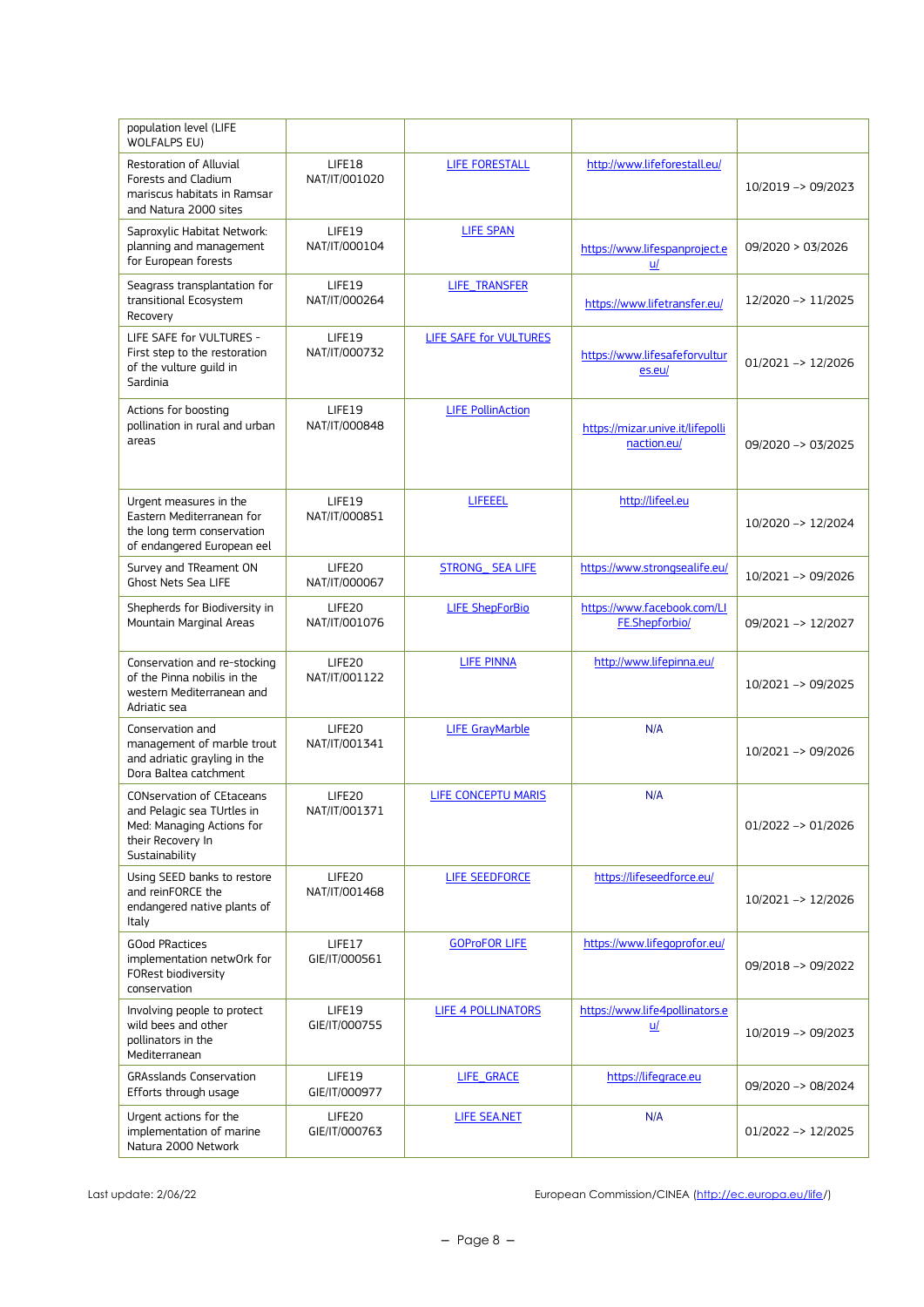| Knowing and loving the<br>Natura 2000 marine sites to<br>protect them             | LIFE <sub>20</sub><br>GIE/IT/001352 | LIFE A-MAR NATURA2000 | N/A                                                                   | 10/2021 -> 10/2025            |
|-----------------------------------------------------------------------------------|-------------------------------------|-----------------------|-----------------------------------------------------------------------|-------------------------------|
| Nature Integrated<br>Management to 2020                                           | LIFF <sub>15</sub><br>IPE/IT/000018 | LIFE IP GESTIRE 2020  | http://www.naturachevale.it/e<br>n/the-project/life-gestire-<br>2020/ | $01/2016 \rightarrow 12/2023$ |
| Integrated MAnagement and<br>Grant Investments for the<br>N2000 NEtwork in Umbria | <b>I IFF19</b><br>IPE/IT/000015     | LIFE IMAGINE UMBRIA   | https://www.lifeimagine.eu/                                           | 10/2020 -> 09/2027            |

| <b>Ongoing LIFE Circular Economy and Quality of Life projects</b>                                                                       |                         |                                                   |                                                     |                         |  |
|-----------------------------------------------------------------------------------------------------------------------------------------|-------------------------|---------------------------------------------------|-----------------------------------------------------|-------------------------|--|
| <b>Project Title</b>                                                                                                                    | <b>Project Number</b>   | Project acronym and link<br>to the online summary | Website                                             | <b>Project duration</b> |  |
| LIFE ZEOWINE: ZEOlite and<br>WINEry waste as innovative<br>product for wine production                                                  | LIFE17<br>ENV/IT/000427 | LIFE ZEOWINE                                      | http://www.lifezeowine.eu/                          | 07/2018->07/2022        |  |
| Validation of innovative<br>circular economy model for<br>the valorization of post-<br>consumer AHP waste into<br>high-end products     | LIFE18<br>ENV/IT/000071 | LIFE HUBnSPOKE (H&S)                              | https://www.hubnspoke.eu/                           | 09/2019->02/2023        |  |
| Green waste valorisation<br>through innovative low<br>temperature STEAM<br>explosion into advanced<br>biofuel and agri-products         | LIFE18<br>ENV/IT/000092 | <b>LIFE STEAM</b>                                 | https://www.lifesteam.eu/                           | 09/2019->02/2022        |  |
| Close-to-NAture forest<br>sustainable management<br>practices under climate<br>changes                                                  | LIFE18<br>ENV/IT/000124 | <b>LIFE SySTEMIC</b>                              | https://www.lifesystemic.eu/                        | 09/2019->08/2024        |  |
| CIRcular economy model for<br>Carbon fibrE prepregs                                                                                     | LIFE18<br>ENV/IT/000155 | <b>LIFE-CIRCE</b>                                 | https://www.life-circe.eu/                          | 09/2019->08/2022        |  |
| Smart computing system to<br>monitor and abate the indoor<br>concentrations of NH <sub>3</sub> , CH <sub>4</sub><br>and PM in pig farms | LIFE18<br>ENV/IT/000200 | Life-MEGA                                         | https://lifemega.unimi.it/                          | 10/2019->09/2022        |  |
| Electric Vehicle noise control<br>by Assessment and<br>optimisation of tyre/road<br>interaction                                         | LIFE18<br>ENV/IT/000201 | LIFE E-VIA                                        | https://life-evia.eu/                               | 07/2019->01/2023        |  |
| Enhance, Nurture and Vitalize<br>the crops to increase yield<br>and healthy plant growth                                                | LIFE18<br>ENV/IT/000304 | <b>LIFE ENVIsion</b>                              | https://www.lifeenvision.eu/                        | 07/2019->06/2023        |  |
| Mother and Infant dyads:<br>Lowering the impact of<br>endocrine disrupting<br>Chemicals in milk for a<br>Healthy Life                   | LIFE18<br>ENV/IT/000460 | <b>LIFE MILCH</b>                                 | http://www.lifemilch.eu/index.<br>rvt?show=progetto | 09/2019->08/2024        |  |
| Ecofriendly multipurpose<br><b>Biobased Products from</b><br>municipal biowaste                                                         | LIFE19<br>ENV/IT/000004 | LIFE EBP                                          | N/A                                                 | 10/2020->09/2024        |  |
| Drought Resilience<br>Improvement in Vineyard<br>Ecosystems                                                                             | LIFE19<br>ENV/IT/000035 | DRIVE - LIFE                                      | https://www.drive-life.it/                          | 01/2021->12/2023        |  |
| Natural-based solution to<br>mitigate flood risk due to                                                                                 | LIFE19<br>ENV/IT/000071 | <b>LIFE SandBoil</b>                              | https://lifesandboil.eu/                            | 10/2020->09/2025        |  |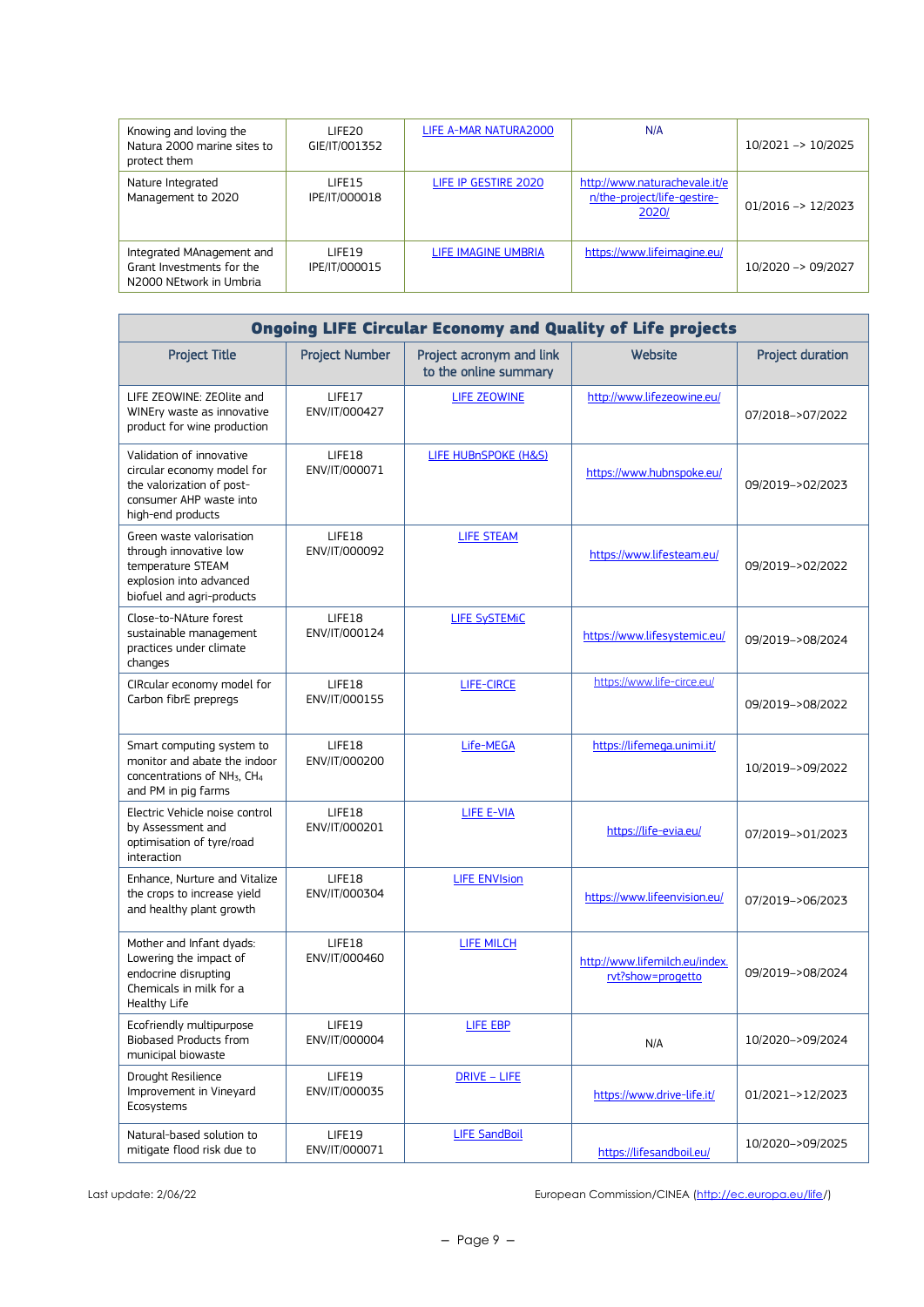| <b>SAND BOILS reactivations</b><br>along the Po River                                                                                |                         |                          |                                                      |                  |
|--------------------------------------------------------------------------------------------------------------------------------------|-------------------------|--------------------------|------------------------------------------------------|------------------|
| LIFE WATERBORNE BIOPAINT<br>- An Innovative and<br>sustainable process for the<br>development of novel<br>biobased waterborne paints | LIFE19<br>ENV/IT/000074 | LIFE WATERBORNE BIOPAINT | https://www.ivm-lifebiopaint-<br>wb.com/             | 09/2020->12/2023 |
| Innovative air treatment.<br>hydroponic irrigation and<br>automated systems for the<br>first industrial vertical farm<br>in EU       | LIFE19<br>ENV/IT/00142  | PLANET FARMS LIFE        | https://www.planetfarms.aq/<br>en                    | 09/2020->08/2023 |
| Solving treatment of<br>wastewater sewage sludge<br>with new HTL technology to<br>produce hydrocarbons,<br>asphalts and fertilizers  | LIFE19<br>ENV/IT/00165  | LIFE FREEDOM             | https://life-freedom-<br>project.eu/                 | 10/2020->09/2024 |
| PMs concentration reduction<br>in metal factories through<br>the use of an energy-saving<br>electronic detective system              | LIFE19<br>ENV/IT/00185  | LIFE GREEN FACTORY       | https://greenfactory.life/                           | 09/2020->02/2024 |
| Heavy-duty vehicles<br>retrofitting by Dual Fuel<br>Liquid Natural Gas<br>technology                                                 | LIFE19<br>ENV/IT/00209  | <b>LIFE DUALNG</b>       | https://www.carrozzeriebm.it/<br>dualng/             | 09/2020->02/2023 |
| High performance<br>devulcanized masterbatches<br>for End-of-Life Tire reuse in<br>high-volume technical<br>compounding applications | LIFE19<br>ENV/IT/00213  | <b>LIFE GREEN VULCAN</b> | https://www.lifegreenvulcan.<br>eu/                  | 09/2020->02/2024 |
| Integration of the substrate<br>and AHP production process<br>reducing raw materials and<br>steps along the supply chain             | LIFE19<br>ENV/IT/00230  | LIFE ALL-IN              | https://www.life-all-in.eu/                          | 09/2020->02/2024 |
| Innovative Recycling of Giant<br>ELT OTR through Water Jet                                                                           | LIFE19<br>ENV/IT/00313  | <b>LIFE InReGEO</b>      | https://lifeinregeo.eu/                              | 09/2020->02/2023 |
| Precision Agriculture System<br>to limit the impact on the<br>environment, on health and<br>on air quality of grape<br>production.   | LIFE19<br>ENV/IT/00339  | <b>LIFE WINEGROVER</b>   | https://winegrover.eu/                               | 09/2020->10/2023 |
| Biocide Reduction in<br>Municipal Pest Management                                                                                    | LIFE19<br>ENV/IT/00358  | <b>LIFE BIOREPEM</b>     | https://biorepem.dns-<br>service.it/                 | 09/2020->12/2023 |
| Recycling of granite scraps II                                                                                                       | LIFE19<br>ENV/IT/00373  | LIFE REGS II             | https://life-regsii.eu/                              | 11/2020->04/2024 |
| Innovative systems to<br>implement a circular model<br>in tire production by recycling<br>end-of-life tires and<br>production scraps | LIFE19<br>ENV/IT/000496 | LIFE TIRE2TIRECYCLE      | http://www.electronicsystem<br>s.it/eu-life-project/ | 09/2020->08/2025 |
| Removal of As from water<br>using innovative BIO-<br>(adsorbents produced from<br>by-products of the agro-<br>industrial sector      | LIFE19<br>ENV/IT/00512  | <b>LIFE BIOAS</b>        | https://www.lifebioas.eu/                            | 09/2020->08/2023 |
| Direct pROduction of New<br>Electrode materials from<br>battery recycling                                                            | LIFE19<br>ENV/IT/00520  | LIFE DRONE               | https://www.lifedrone.eu/                            | 09/2020->12/2023 |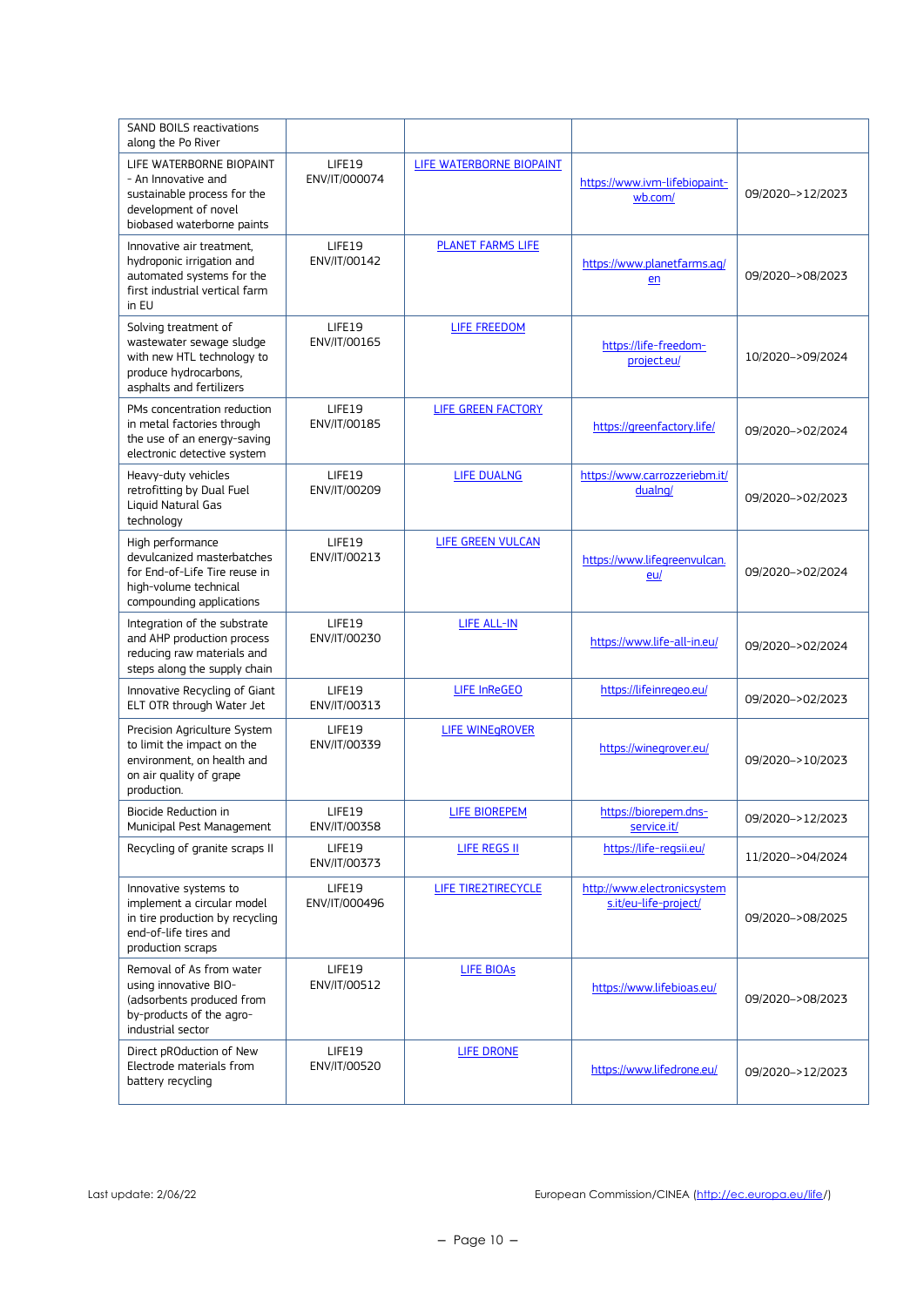| Sewage oxy-gasification for<br>chemicals production                                                                                  | LIFE19<br>ENV/IT/000669 | <b>LIFE AUGIA</b>           | https://www.life-<br>augia.unimol.it/   | 09/2020->08/2023 |
|--------------------------------------------------------------------------------------------------------------------------------------|-------------------------|-----------------------------|-----------------------------------------|------------------|
| LIFE SNEAK - optimized<br>Surfaces against NoisE And<br>vibrations produced by<br>tramway tracK and road<br>traffic                  | LIFE20<br>ENV/IT/000181 | <b>LIFE SNEAK</b>           | https://www.lifesneak.eu/               | 09/2021->08/2024 |
| Gas Renewable Eco Energy<br>Nature Stove                                                                                             | LIFE20<br>ENV/IT/000190 | LIFE GREEN-STOVE            | https://greenstove.eu/it                | 09/2021->02/2024 |
| Transnational supply chain to<br>recover end-of-life skiboots<br>and give a new life to<br>recycled plastic                          | LIFE20<br>ENV/IT/000206 | LIFE-RecycleYourBoots       | https://life-ryb.eu                     | 09/2021->08/2024 |
| Organic-mineral fertilizers by<br>using recovered sulphur &<br>orange wastes as<br>sustainable soil recovery<br>from desertification | LIFE20<br>ENV/IT/000229 | <b>LIFE RecOrgFert PLUS</b> | https://www.life-<br>recorgfertplus.eu/ | 09/2021->02/2025 |
| A new circular paradigm for<br>reuse and recycling of ink<br>cartridges                                                              | LIFE20<br>ENV/IT/000423 | LIFE NEW4CARTRIDGES         | https://en.lifenew4cartridges.<br>eu/   | 09/2021->08/2024 |
| Seveso sites: assessment of<br>integrated safety-security<br>hazards and risks and<br>related domino effects                         | LIFE20<br>ENV/IT/000436 | LIFE SECURDOMINO            | https://securdomino.eu/                 | 10/2021->09/2025 |
| Biolubricants from urban<br>sewage sludge                                                                                            | LIFE20<br>ENV/IT/000452 | <b>LIFE BioLubridge</b>     | https://www.life-<br>biolubridge.eu/    | 09/2021->11/2024 |
| Environmental friendly and<br>safer chromium-free process<br>for hard coatings                                                       | LIFE20<br>ENV/IT/000494 | LIFE CROMOZERO              | https://life.beretta.com/               | 09/2021->08/2024 |
| Life MUssel Sustainable<br>production (re)cyCLES                                                                                     | LIFE20<br>ENV/IT/000570 | <b>LIFE MUSCLES</b>         | http://www.lifemuscles.eu/              | 10/2021->09/2025 |
| Bioremediation of<br>contaminated sediments in<br>coastal areas of ex-industrial<br>sites                                            | LIFE20<br>ENV/IT/000572 | LIFE SEDREMED               | N/A                                     | 10/2021->03/2025 |
| Hydrogen demonstration in<br>city, port and mountain area<br>to develop integrated<br>hydrogen valleys                               | LIFE20<br>ENV/IT/000575 | LIFE3H                      | https://www.life3h.eu/                  | 09/2021->09/2025 |
| Pilot plant for Recovery of<br>VOCs by reversible<br>adsorption on sintered<br>granulate from sewage<br>sludge treatment             | LIFE20<br>ENV/IT/000688 | ReVoc4LIFE                  | https://www.revoc4life.eu/              | 09/2021->08/2024 |
| <b>LIFE Innovative Modified</b><br>Natural Tannins I'M-TAN                                                                           | LIFE20<br>ENV/IT/000759 | LIFE I'M-TAN                | https://www.life-imtan.eu/              | 09/2021->08/2024 |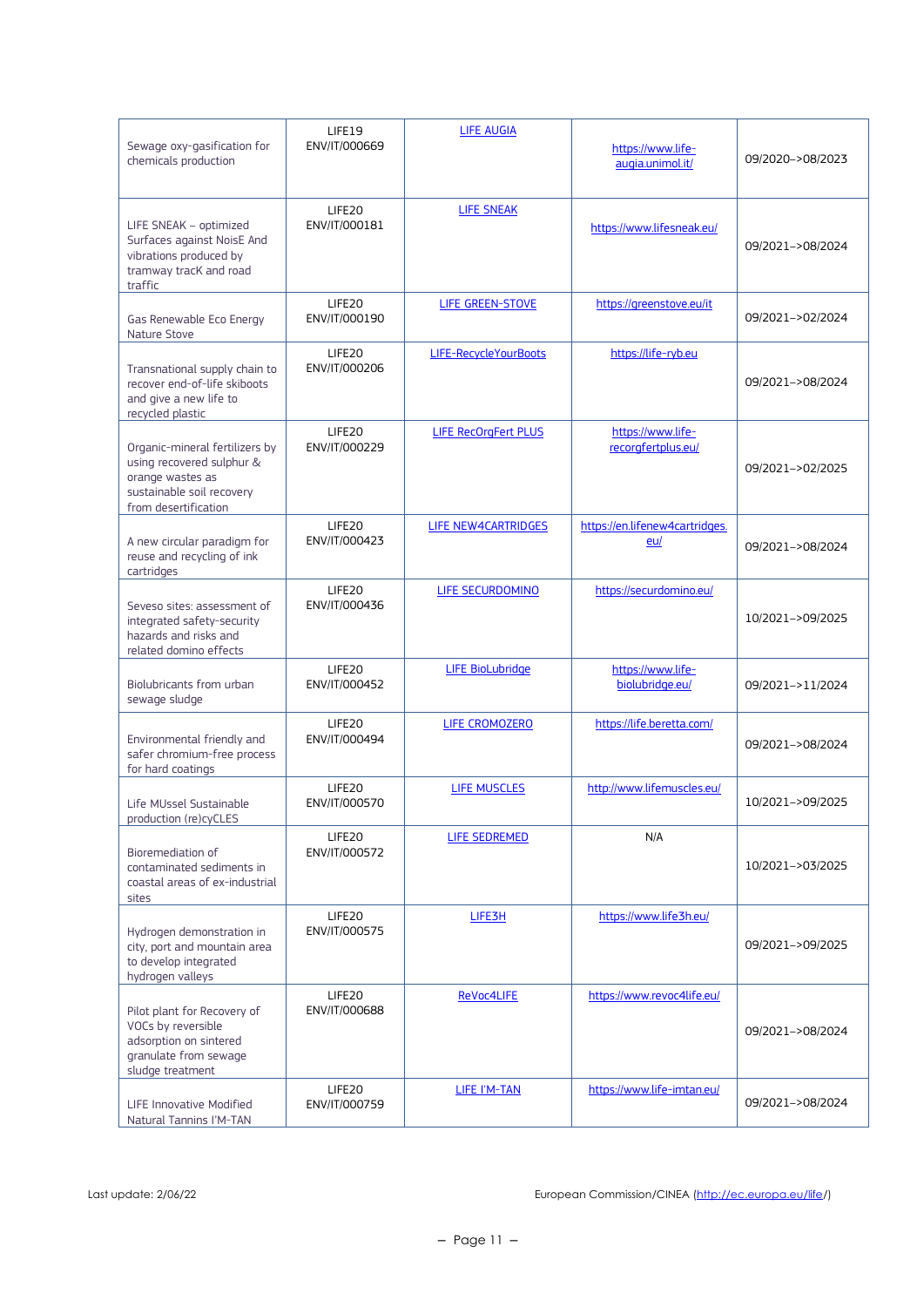| Give plastic wastes from the<br>production of hollow- fiber<br>membranes a second life                                        | LIFE20<br>ENV/IT/001001 | LIFE REMEMBRANCE   | https://www.medica.it/proget<br>ti/life-remembrance | 09/2021->02/2025 |
|-------------------------------------------------------------------------------------------------------------------------------|-------------------------|--------------------|-----------------------------------------------------|------------------|
| Concerting experimental data<br>and in silico models for<br><b>REACH</b>                                                      | LIFE17<br>GIE/IT/000461 | LIFE CONCERT REACH | https://www.life-<br>concertreach.eu/               | 09/2018->12/2022 |
| Advanced Noise Control<br>strategies in HarbOuR                                                                               | LIFE17<br>GIE/IT/000562 | <b>ANCHOR LIFE</b> | http://anchorlife.eu/                               | 10/2018->09/2022 |
| Training, education and<br>communication to reduce<br>food waste in the food<br>service industry                              | LIFE17<br>GIE/IT/000579 | <b>LIFE FOSTER</b> | http://www.lifefoster.eu/                           | 09/2018->08/2022 |
| Rethinking municipal tariff<br>systems to improve urban<br>waste governance                                                   | LIFE18<br>GIE/IT/000156 | LIFE-REthinkWASTE  | https://www.rethinkwaste.eu/                        | 07/2019->06/2022 |
| Forest planning and earth<br>observation for a well-<br>grounded governance                                                   | LIFE19<br>GIE/IT/000311 | LIFE FOLIAGE       | https://lifefoliage.crea.gov.it/                    | 10/2020->05/2024 |
| new MOnitoring system to<br>Detect the Effects of<br>Reduced pollutants<br>emissions resulting from NEC<br>Directive adoption | LIFE20<br>GIE/IT/000091 | LIFE MODERn (NEC)  | https://lifemodernec.eu/                            | 10/2021->09/2025 |
| Po regions engaged to<br>policies of air                                                                                      | LIFE15<br>IPE/IT/000013 | <b>PREPAIR</b>     | http://www.lifeprepair.eu/                          | 02/2017->01/2024 |

|                                                                                                                   | <b>Ongoing LIFE Climate Change Mitigation and Adaptation projects</b> |                                                   |                                     |                               |  |
|-------------------------------------------------------------------------------------------------------------------|-----------------------------------------------------------------------|---------------------------------------------------|-------------------------------------|-------------------------------|--|
| <b>Project Title</b>                                                                                              | <b>Project Number</b>                                                 | Project acronym and link<br>to the online summary | Website                             | <b>Project duration</b>       |  |
| Adaptation of FORest<br>management to CLIMATE<br>variability: an ecological<br>approach - AforClimate             | LIFE15<br>CCA/IT/000089                                               | <b>LIFE AFORCLIMATE</b>                           | http://www.aforclimate.eu           | 09/2016 -> 06/2022            |  |
| Preparing desertification<br>areas for increased climate<br>change                                                | LIFE16<br>CCA/IT/000011                                               | LIFE DESERT-ADAPT                                 | http://www.desert-adapt.it/         | 09/2017 -> 09/2022            |  |
| Central VENETO Cities<br>netWorking for ADAPTation<br>to Climate Change in a multi-<br>level regional perspective | LIFE16<br>CCA/IT/000090                                               | <b>LIFE Veneto ADAPT</b>                          | https://www.venetoadapt.it          | 09/2017 -> 09/2022            |  |
| Using Dry-Stone Walls as a<br>Multi-purpose Climate<br>Change Adaptation tool                                     | LIFE18<br>CCA/IT/001145                                               | <b>STONEWALLSFORLIFE</b>                          | https://www.stonewalls4life.<br>eu/ | $07/2019 - 07/2024$           |  |
| SUstainability and<br>PERformances for HEROTILE-<br>based energy efficient roofs                                  | LIFE19<br>CCA/IT/001194                                               | <b>LIFE SUPERHERO</b>                             | https://www.lifesuperhero.eu        | $07/2020 \rightarrow 06/2025$ |  |
| ADaptation in Agriculture                                                                                         | LIFE19<br>CCA/IT/001257                                               | <b>LIFE ADA</b>                                   | https://www.lifeada.eu              | $09/2020 \rightarrow 12/2023$ |  |
| Valuing Afforestation of<br>damaged woods with<br>Innovative Agroforestry                                         | LIFE <sub>20</sub><br>CCA/IT/001630                                   | <b>LIFE VAIA</b>                                  | https://www.lifevaja.eu             | $07/2021 - 99/2026$           |  |